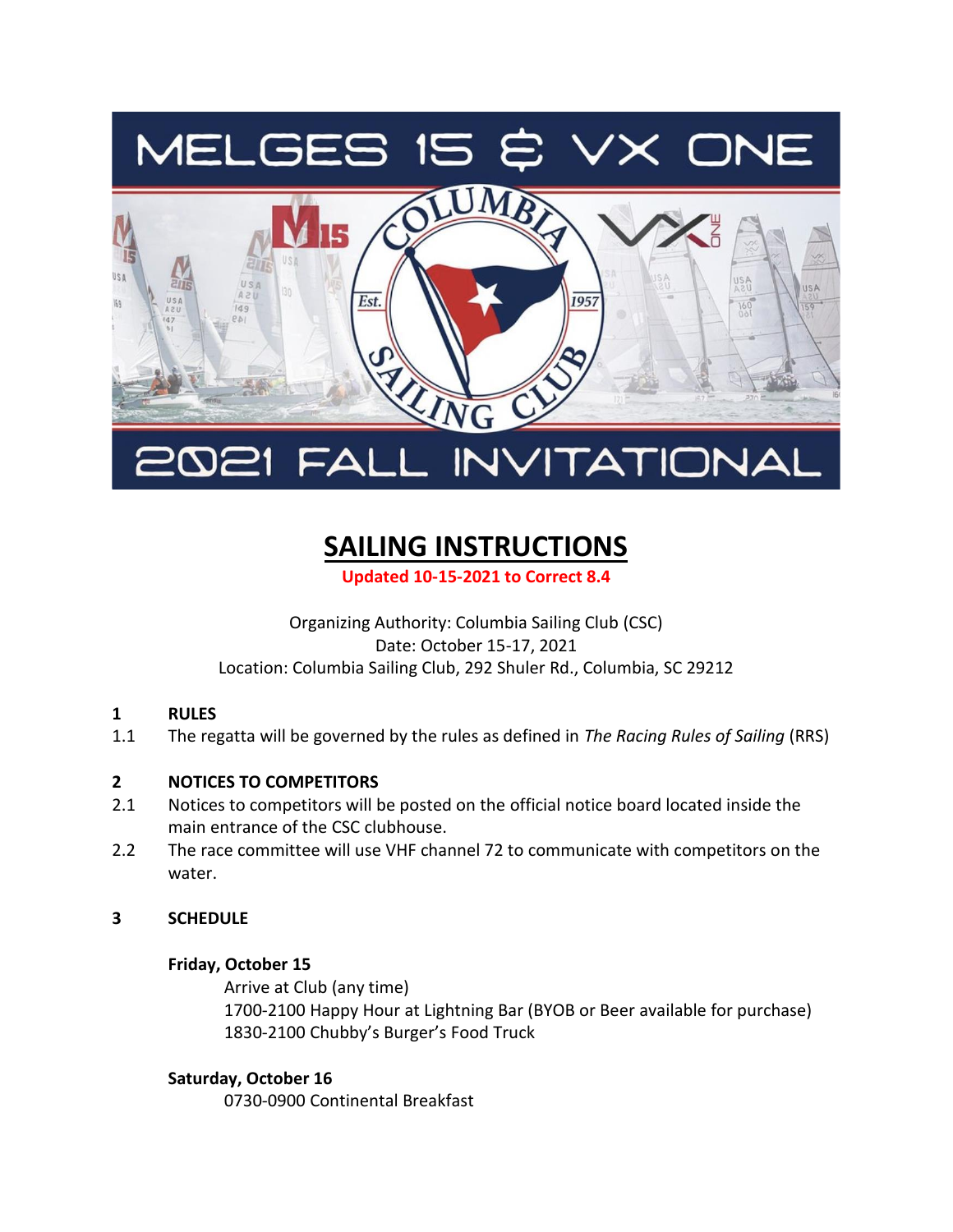0800-1000 Check-in (reminder: no on-site registration) 1030 Competitor's meeting 1130 First warning signal 1700 After sailing beverages for competitors on the porch. Bar open for guests. 1800 Dinner: Los Chicanos Food Truck 2100 Optional after party at Billy Ray's Barn, live band: Lighten Up Francis

#### **Sunday, October 17**

0730-0900 Continental Breakfast

1030 First warning signal

1400 No warning signal made after this time, except if due to a General Recall. Awards to follow as soon as possible after racing.

## **4 CHANGES IN SAILING INSTRUCTIONS**

4.1 Any change to the sailing instructions will be posted before 0800 on the day it will take effect. Any change to the schedule of races will be posted by 2000 on the day before it will take effect.

## **5 SIGNALS MADE ASHORE**

- 5.1 Signals made ashore will be displayed on the yardarm in front of the CSC Clubhouse.
- 5.2 When an AP flag is displayed *ashore*, a warning signal will not be made less than 30 minutes after the AP is lowered.

#### **6 RACING AREA**

6.1 The racing area is on Lake Murray between the Lake Murray Dam to the East and Spence Islands to the West.

# **7 CLASS FLAGS**

- 7.1 Class flag for the M15 fleet will be the class insignia on a plain background. Should the M15 class insignia flag become unavailable, the *pennant one* flag will be used in its place.
- 7.2 Class flag for the VX One fleet will be the class insignia on a plain background. Should the VX One class insignia flag become unavailable, the *pennant two* flag will be used in its place.

# **8 MARKS**

- 8.1 The windward mark, offset mark, and one of the leeward gate marks will be orange MARKSET BOTS.
- 8.2 The second leeward gate mark will be an orange tetrahedron affixed to an anchor.
- 8.3 The starting mark will be a green MARKSET BOT located to port of the RC vessel.
- 8.4 The finishing mark will be *either* a green MARKSET BOT *or* an anchored red ball buoy located on the starboard side of the RC signal vessel.
- 8.5 Competitors are asked to avoid the MARKSET BOTS while they are being navigated to these positions or repositioned, especially between races.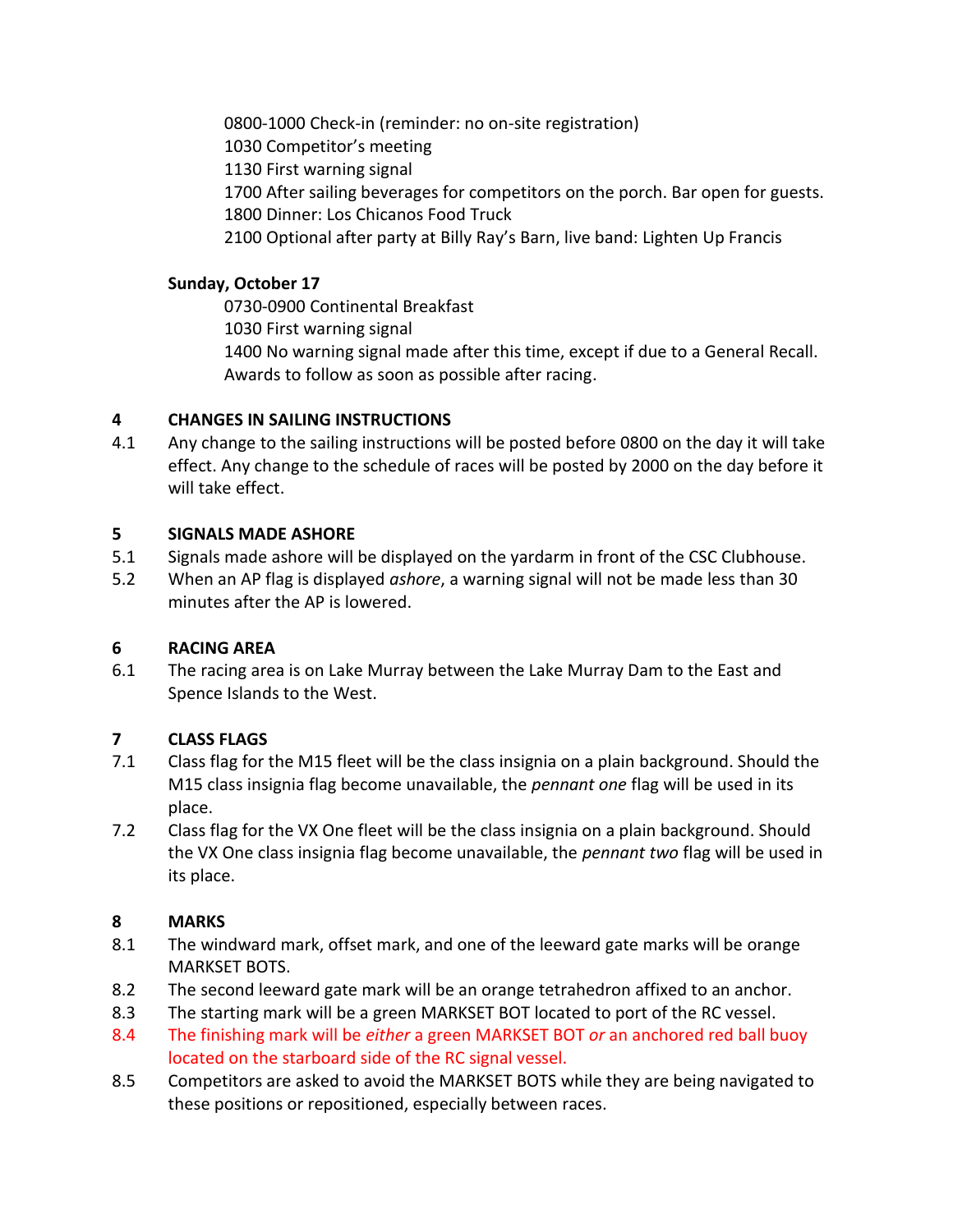#### **9 COURSES**

- 9.1 Attachment 1 shows the courses and the order in which the marks are to be passed.
- 9.2 If only one leeward mark is present for any reason it shall be rounded to port.
- 9.3 The course identifier (number of legs to be sailed) will be displayed from the RC signal vessel prior to the warning signal for each race.

#### **10 THE START**

10.1 The starting line will be between a staff displaying an orange flag on the RC signal vessel at the starboard end and the course side of the green starting mark (MARKSET BOT) on the port end.

#### **11 RECALLS**

- 11.1 When an individual recall is signaled, the race committee will attempt to hail OCS boat on VHF.
- 11.2 The timing and order of such hails or the failure for any reason of a boat to hear or interpret the hail shall not be grounds for redress. This changes RRS 62.

#### **12 CHANGE OF THE NEXT LEG OF THE COURSE**

- 12.1 The RC may make minor adjustments to the course using the MARKSET BOTS without signaling. This changes RRS 33.
- 12.2 If a significant change is made, RC will follow RRS 33. That a change qualifies as "significant" is left to the sole discretion of the RC.

#### **13 THE FINISH**

13.1 The finishing line will be on the starboard side of the RC signal vessel between a staff displaying a plain blue flag on the RC signal vessel and the course side of a finishing mark, which will be *either* a green MARKSET BOT *or* an anchored red ball buoy.

#### **14 TIME LIMITS**

- 14.1 The time limit for the first boat to sail the course and finish is 90 minutes. A race will be abandoned if the first boat takes longer than 30 minutes to round the weather mark.
- 14.2 Boats still racing more than 15 minutes after the first boat sails the course and finishes will be scored TLE (Time Limit Expired) without a hearing. The score for TLE will be two points more than the last boat to finish. This changes RRS 35, A4, and A5.

#### **15 PENALTY SYSTEM**

15.1 The first two sentences of rule 44.1 are changed to: "A boat may take a One-Turn Penalty when she may have broken a rule of Part 2 or rule 31 while *racing*. However, when she may have broken a rule of Part 2 while in the *zone* around a *mark* other than a starting *mark*, her penalty shall be a Two-Turns Penalty."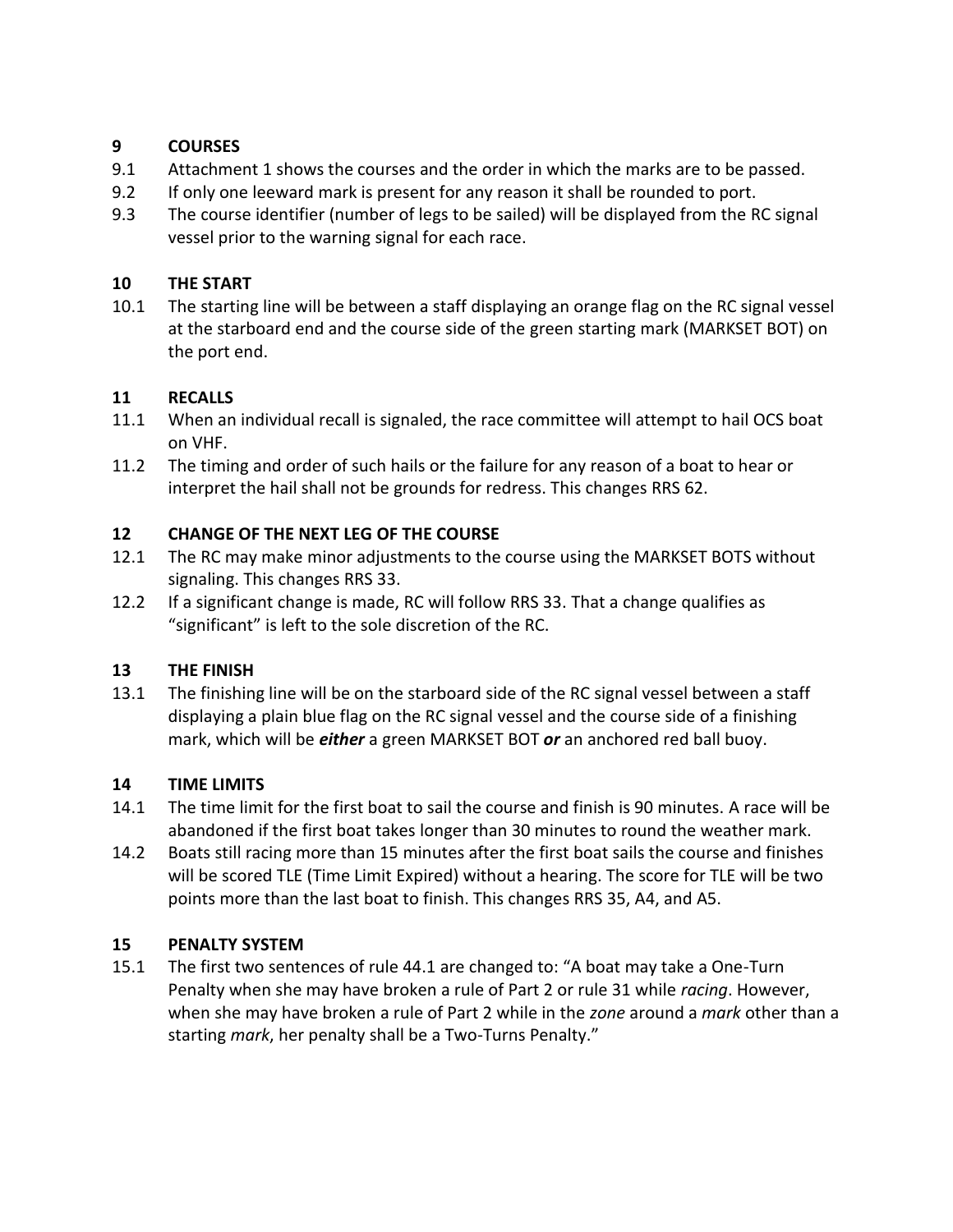#### **16 PROTESTS**

- 16.1 Protest forms are available in the main club house. Protests shall be delivered there within the specified time limit, which is 30 minutes after the RC vessel docks with one sound after the last race of the day.
- 16.2 Protest notices will be posted within 30 minutes after the protest time limit to inform competitors when and where there is a hearing to which they are a party or a witness.
- 16.3 RRS 66 is changed by adding this sentence: "On the last day of racing a *party* to a hearing may ask for a reopening no later than 30 minutes after being informed of the decision."

#### **17 SAFETY**

- 17.1 Prior to the warning signal for the first race of each day in which it intends to compete, each boat is requested to check in either by VHF radio or by sailing by the RC signal vessel. When checking in, each boat shall hail its class and sail number.
- 17.2 A PFD shall be worn according to class rules.
- 17.3 The safety of a boat is the sole and inescapable responsibility of the skipper who must decide whether or not to start or continue racing.

#### **18 RETIREMENT**

18.1 A boat which retires from the race shall notify the RC before leaving the race area. Hailing by VHF radio is acceptable.

#### **19 RADIO COMMUNICATION**

- 19.1 A boat shall neither make nor receive radio, phone, or other data transmissions while racing not available to all boats, except in an emergency.
- 19.2 All boats are *recommended* to carry a VHF radio onboard, but are *required* to do so if carrying a VHF is required by their own class rules.

#### **20 COACHING**

20.1 Coaching or other performance assistance shall not be permitted on the race course during a race. Coaching is permitted between races provided it does not interfere with the safe maneuvering of other competitors.

#### **21 SCORING**

- 21.1 The number of races scheduled for this event is undetermined.
- 21.2 If a minimum of one race is completed for a class, this will constitute a completed regatta for the class.
- 21.3 After six races are completed for a class, each boat's score shall be the total of her race scores excluding her worst excludable score. This modifies RRS A2.

#### **22 PRIZES**

22.1 Awards will be given to the top three finishers in each class.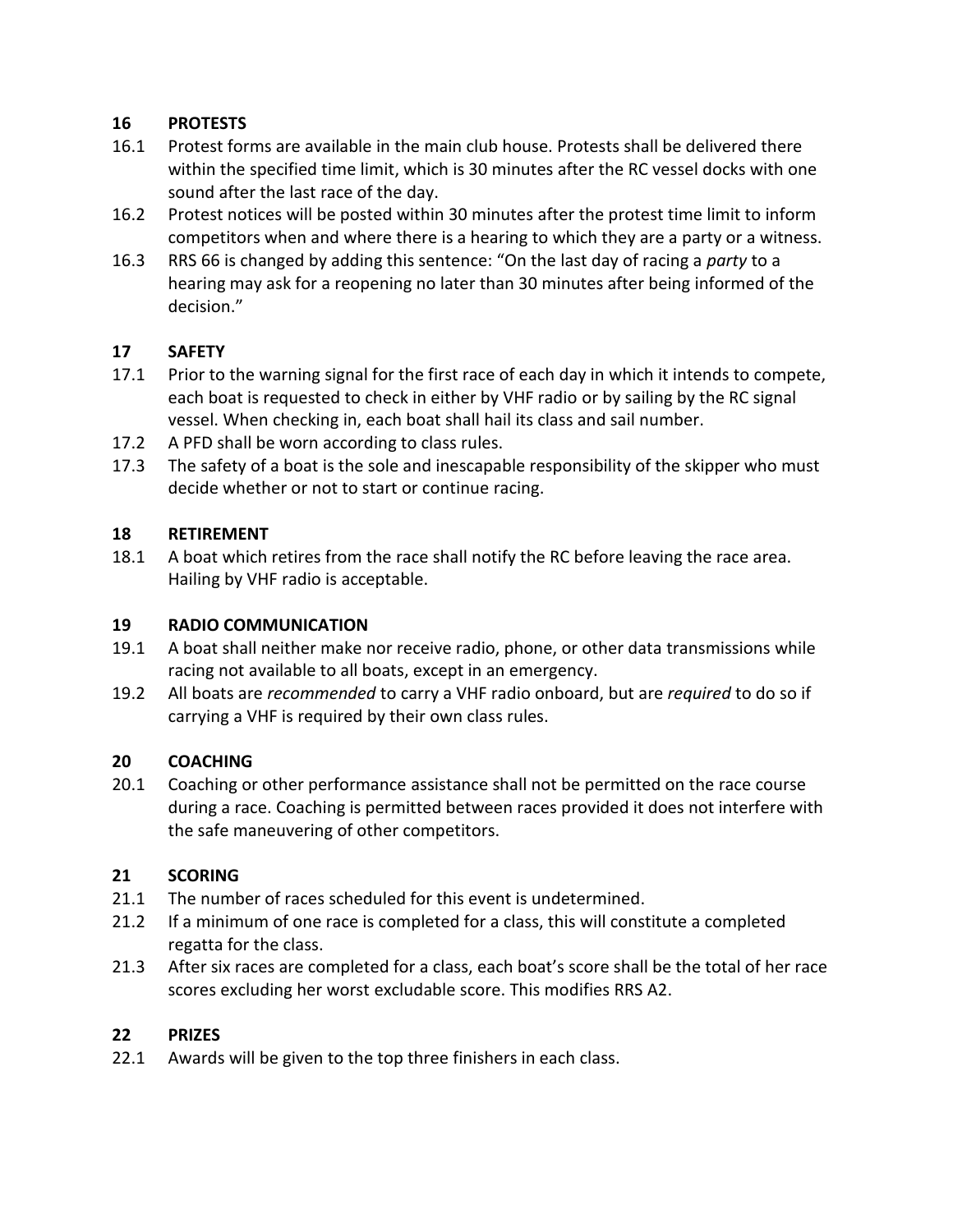#### **23 DISCLAIMER OF LIABILITY**

23.1 Competitors participate in the regatta entirely at their own risk. See RRS 3. The organizing authority, CSC, will not accept any liability for material damage or personal injury or death sustained in conjunction with or prior to, during, or after the regatta.

#### **24 NO DISCHARGING OF TRASH**

24.1 Any competitor observed discharging trash into the waters at any location will, after a hearing, be scored DSQ for all races that day. All RC and safety/mark vessels will gladly receive and dispose of trash if necessary.